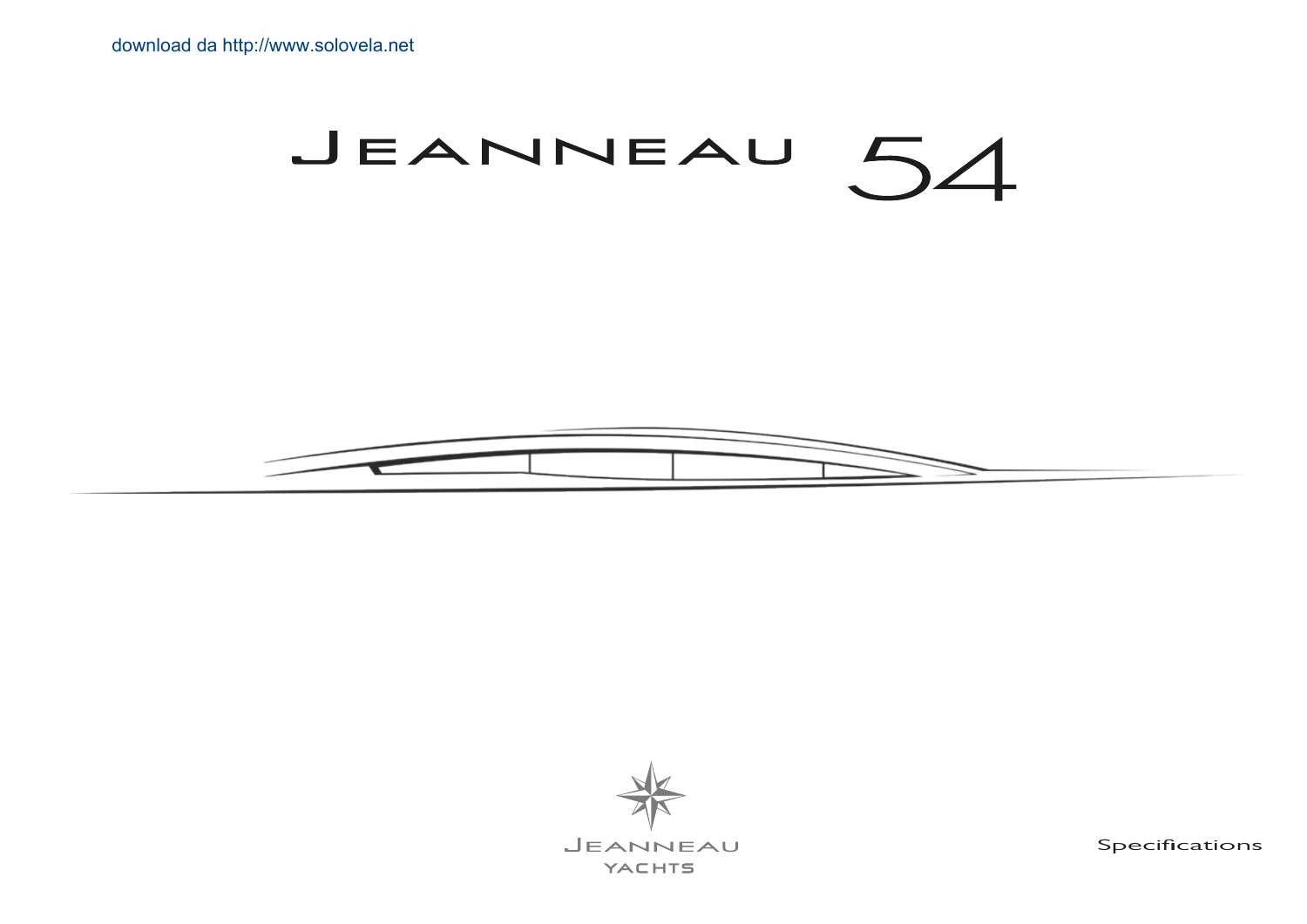| Overall length               | $16, 16 \text{ m} / 53$    |  |  |
|------------------------------|----------------------------|--|--|
| Overall Length with Bowsprit | $16,56$ m / 54' 4"         |  |  |
| Hull length                  | $15,75 \text{ m} / 51' 8"$ |  |  |
| Waterline length             | $14,25 \text{ m}$ / 46' 9" |  |  |
| Beam                         | $4,92 \text{ m} / 16'$ l"  |  |  |
| Displacement (empty)         | 17 164 kg / 37,840 lbs     |  |  |
| Standard keel weight         | 4 645 kg / 10,240 lbs      |  |  |
| Standard keel draft          | $2,24 \text{ m}$ / 7' 4"   |  |  |
| Shallow keel weight          | 4 980 kg / 10,979 lbs      |  |  |
| Shallow keel draft           | $1.77$ m / 5' 9"           |  |  |
| Fuel capacity                | 240 L / 63 US Gal          |  |  |
|                              | opt 480 L / 127 US Gal     |  |  |
| Water capacity               | 724 L / 192 US Gal         |  |  |
|                              | opt 964 L / 255 US Gal     |  |  |
| Cabins                       | 2/3/4/5                    |  |  |
| Engine                       | Yanmar 80 HP Sail drive    |  |  |
|                              | opt Yanmar 110 HP Shaft    |  |  |

|                             | 19,23 m / 63' l"                       |
|-----------------------------|----------------------------------------|
|                             | 6,64 m / $21'$ 9"                      |
| P                           | $17,98 \text{ m} / 58'$ 11"            |
| Е                           | 5,81 m $/$ 19'                         |
| Mainsail (furling)          | 48 m <sup>2</sup> / 516 sq ft          |
| Mainsail (classic)          | 60 m <sup>2</sup> / 646 sq ft          |
| Genoa (109 %)               | 63 m <sup>2</sup> / 678 sq ft          |
| Self-tacking jib            | 49 m <sup>2</sup> / 527 sq ft          |
| Code 0                      | $108 \text{ m}^2 / 1162 \text{ sq ft}$ |
| Asymmetrical spinnaker      | 197 m <sup>2</sup> / 2120 sq ft        |
| Standard sail area          | $111 \text{ m}^2 / 1194 \text{ sq ft}$ |
| Classic mast sail area      | 123 m <sup>2</sup> / 1323 sq ft        |
| Mast height above waterline | 22,40 m / 73' 5"                       |
| <b>CE Category</b>          | AI4/BI5/CI6                            |
| Architects / Designers      | Philippe Briand Yacht Design           |
|                             | Winch Design                           |
|                             | Jeanneau Design                        |

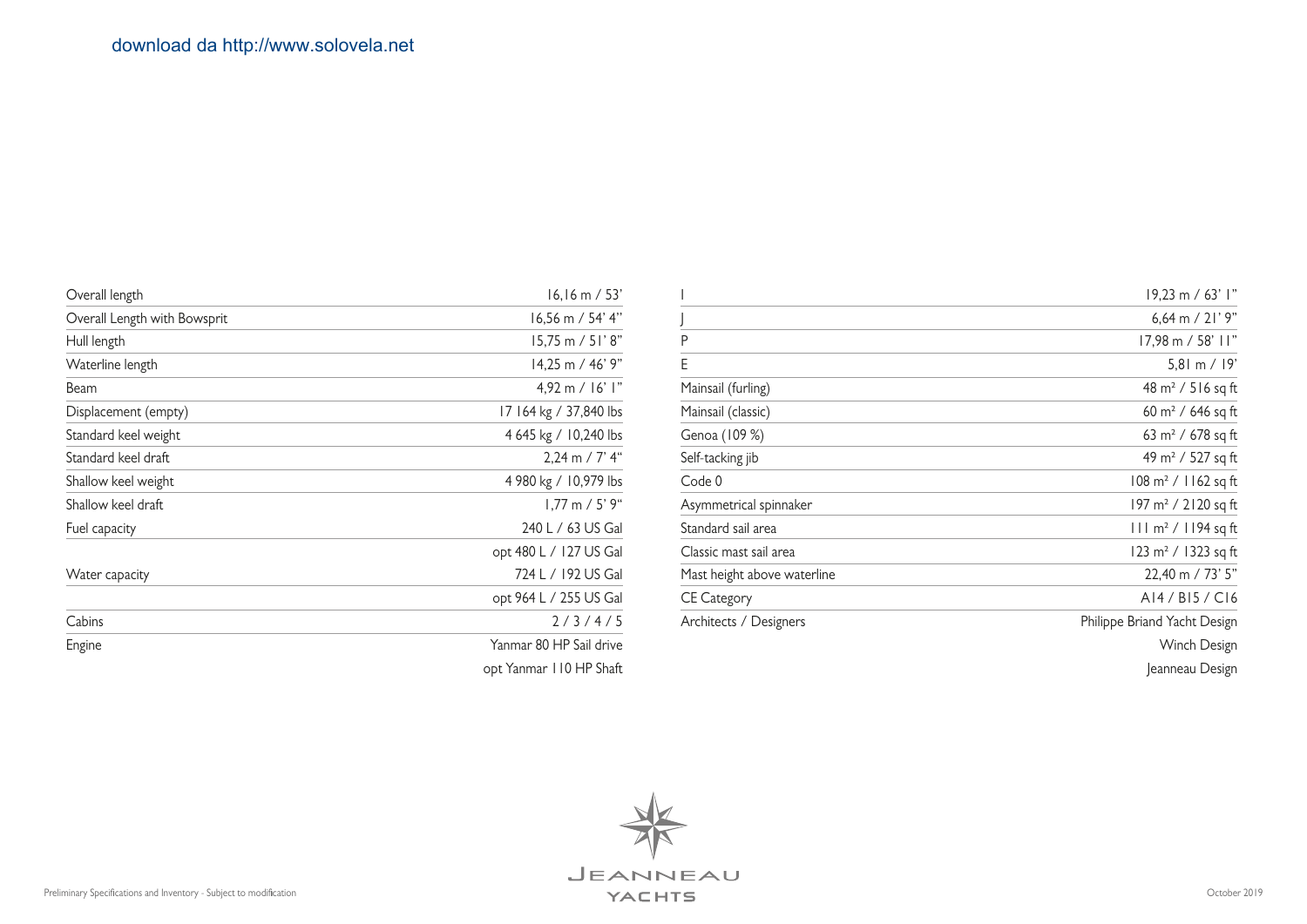

**2 cabins version:** Forward owner's cabin, VIP aft cabin, full saloon and aft galley (shown with optional skipper cabin)

**3 cabins version:** Forward owner's cabin, VIP aft cabin, aft guest cabin (optional saloon bench)



## **4 cabins version:** Two transformable cabins forward, VIP aft cabin, aft guest cabin (optional saloon bench)



**5 cabins version:** Two transformable cabins forward, VIP aft cabin, aft guest cabin, lateral bunk cabin (optional saloon bench and skipper cabin)



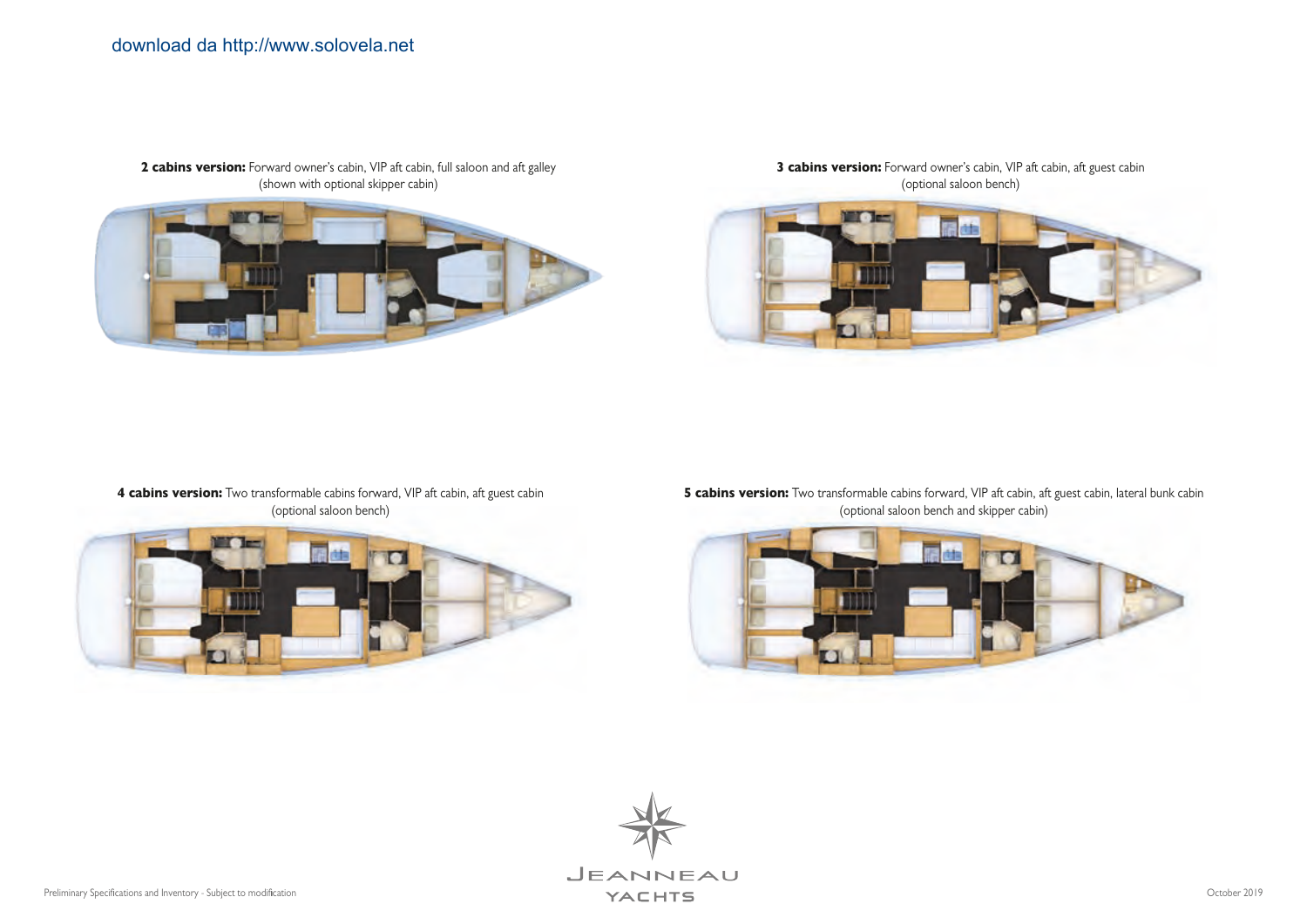## **CONSTRUCTION APPENDAGES**

Isophtalic NG gelcoats used to ensure bright and lasting finish. Polyester resins used throughout. Each batch of resin and gelcoat receives laboratory testing before use. Finite element analysis was performed in high-load areas during the engineering process.

#### **HULL**

Vacuum infused with discontinuous, end-grain balsa. Solid laminate in keel area. Barrier coat used to guard against osmosis.

#### **HULL STRUCTURE**

3rd Generation counter-moulded structure glued and laminated to hull for strength. High-load zones cut-out for access to the hull

**8 HULL PORTS** in acrylic, bonded from exterior

**BULKHEADS** are bonded to both the hull and deck using special high-performance polyurethane adhesives

**COVE STRIPE** indentation moulded into hull along with arrow at bow

**BILGE AREAS** finished with a gelcoat paint

**INJECTED DECK** using a 2-part mould via Prisma Process®. Coring and laminate materials are laid up dry before the mould is closed. Once closed, resin is injected into the void. This process yields a very high-end part that is finished on both sides and reduces the weight by 30 % with minimum impact on the environment.

Each appendage was designed by Briand Yacht Design to correspond to the navigation profile of a stable, offshore cruiser.

**DEEP KEEL** epoxy encapsulated cast-iron - 2,24 m / 7'4" - 4645 kg / 10240 lbs

**OPTION : SHALLOW KEEL** epoxy encapsulated cast-iron - 1,77 m / 5'9" - 4980 kg / 10979 lbs

**SPADE RUDDER** with a foam core and GRP skin over a composite stock

**STEERING SYSTEM** uses stainless steel cables driven by sprockets

#### **JEFA, AUTO-ALIGNING BEARINGS**

## [download da http://www.solovela.net](http://www.solovela.net)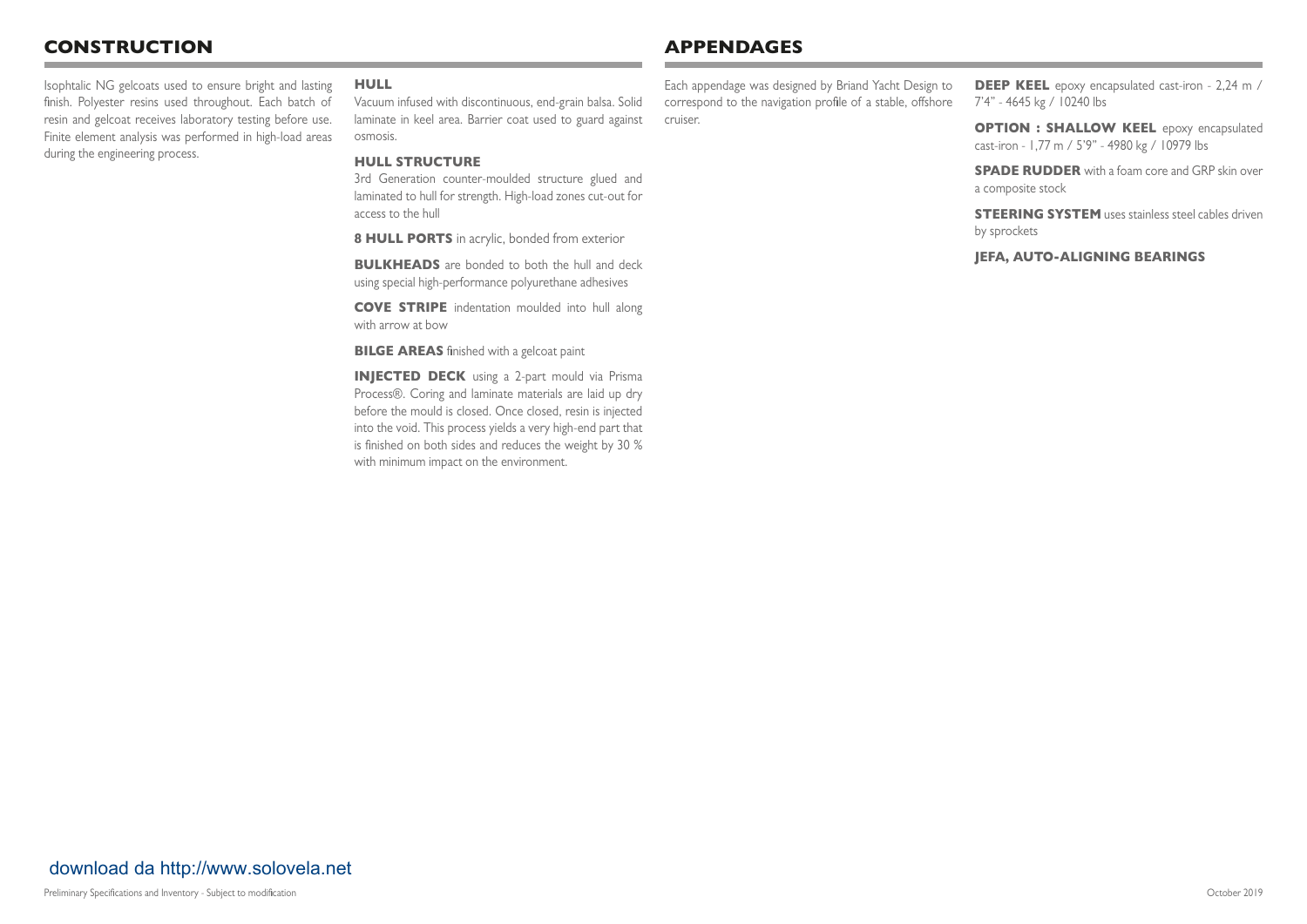## **DECK EQUIPMENT**

The highest quality components, sourced from the leading suppliers, make up the standard deck equipment. Harken and Spinock equipment is used extensively. Exterior wood used in cockpit and side decks is Teak.

**STEMHEAD FITTING** in stainless steel with double anchor rollers

**ANCHOR WINDLASS** 1500 W / 12 V with a chainwheel for 12 mm / ½" chain and a line drum mounted on deck

**PROTECTIVE TRIM** to keep chain from chaffing on the deck

**ANCHOR LOCKER** with access from the deck and location for manual handle and bitter end attachment point

**OPEN BOW PULPIT** in stainless steel

**DOUBLE LIFELINES** in stainless steel wire 75 cm / 30" high

**LIFELINE GATES** located just aft of midships to either side

**DECK-EDGE BULWARK** in GRP runs from stem to stern

**MOORING CLEATS** in aluminium:

- 2 at the bow
- 2 midships
- 2 at the stern

**RUB SRAKES** in stainless steel below each cleat location

**MAST STEP** (deck-stepped mast) in anodised aluminium with Harken blocks

**MAIN CHAINPLATES** in stainless steel at deck edge

**LARGE DECK HATCH** (70 cm x 70 cm / 27" x 27") providing access to forward sail locker or optional skipper cabin. Hatch can be locked and has non-skid tape applied to surface.

**FLUSH-MOUNTED DECK HATCHES** on coachroof in main saloon

> • 4 opening flush hatches (51 cm x 51 cm /  $20" \times 20"$

**FLUSH-MOUNTED DECK HATCHES** on coachroof in forward cabin(s)

- 4 opening flush hatches (51 cm x 51 cm /  $20" \times 20"$
- 2 opening flush hatches (33 cm x 33 cm / 13" x 13") over forward cabin (or washrooms)

**LATERAL COACHROOF WINDOWS** drapeformed acrylic and bonded to deck

**2 OPENING PORTS** integrated behind fixed windows

#### **DROP-DOWN COMPANIONWAY HATCH**

- Vertical hatch slides down when opened, no hatch boards to store
- Can be set in closed, open and half-open positions. Storage locker just aft of the ompanionway hatch

#### **DECK ORGANISERS** on each side

**2 STAND-UP BLOCKS** on coachroof for mainsheet attachment

#### **SPINLOCK LINE STOPPERS**

**FOLDING PADEYES** on deck for spinnaker deck gear

**HARKEN GENOA TRACKS** with genoa sheet cars adjustable from the cockpit

**2 HARKEN TURNING BLOCKS** for genoa sheets

**2 HARKEN 46.2 SELF-TAILING COAMING-MOUNTED WINCHES** for halyards

**2 HARKEN 70.2 SELF-TAILING COAMING-MOUNTED WINCHES** for genoa sheets

**OPENING LINE LOCKERS** by each winch

#### **OPTIONS**

**MOORING KIT** with 4 mooring lines of 15 m and 6 fenders

**ANCHORING KIT** with 1 delta 32 kg Anchor, 85 m of 12 mm chain and 4 m of line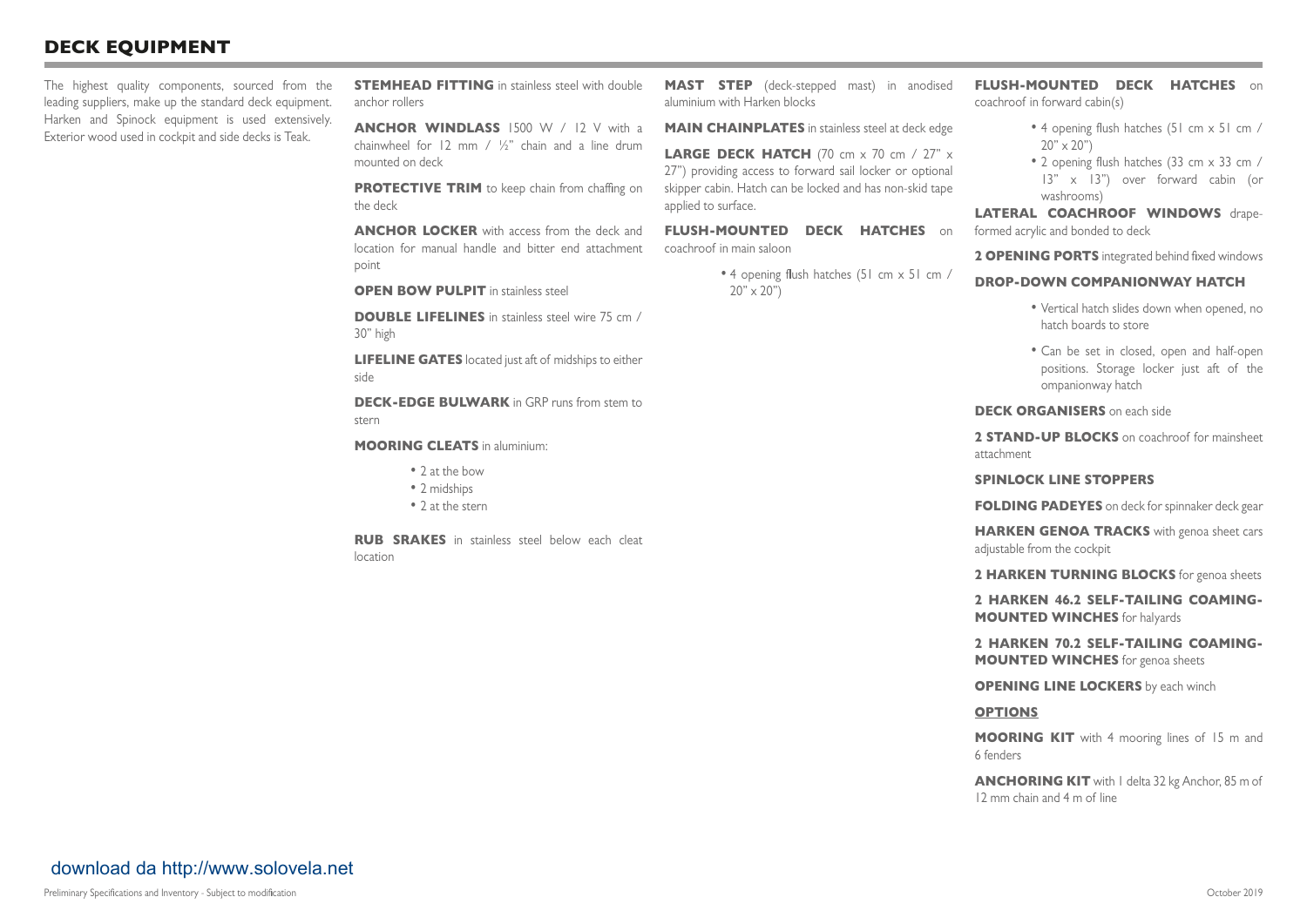## **COCKPIT & TRANSOM**

While onboard, 80 % of the time is spent in the cockpit and, for this reason, particular attention was paid to the ergonomics of this vital area. It is a space to relax, play and enjoy every moment on the water. The size and comfort of the cockpit is truly unique. All seating, steps and swim platform are covered with inset teak battens. The cockpit is divided into 3 parts:

**1) LOUNGING AREA** protected by coachroof and optional sprayhood

**2) DINING AREA** with seating for 6 people around large cockpit table

**3) STEERING AREA** with twin helm consoles, primary winches and engine controls

**LARGE COCKPIT TABLE** in GRP with 2 drop-down leaves and the following:

- Indirect lighting
- Storage compartment (with optional fridge)
- Cupholders
- Bottle holders
- 12 V accessory plug
- Liferaft compartment

#### **DEDICATED LIFERAFT COMPARTMENT** in

cockpit table (L: 920 mm, H: 550 mm, W: 380 mm)

**2 STEERING STATIONS** each with:

- Stainless steel steering wheel 90 cm / 35" with a leather wrap
- Steering compass
- Stainless steel handrail
- Space for optional bow thruster control, autopilot control and instrumentation

**GAS LOCKER** for 2 gas bottles 27 cm / 10 5/8" in diameter and 45 cm / 17 11/16" high

**LARGE COCKPIT LOCKER** under starboard side bench seat

**2 DEEP LAZERETTE LOCKERS** behind helm with access to technical areas and steering system

**2 BACKSTAY CHAINPLATES** in stainless steel on each side of the stern

#### **INLETS FOR SHORE POWER CABLE(S)**

**LARGE COCKPIT LOCKER** under cockpit floor and access to optional generator compartment

**SWIM PLATFORM** with Teak battens

**FOLD DOWN SWIM LADDER** with Teak steps

## **MAST & RIGGING SAILS**

**DECK-STEPPED, ANODISED ALUMINIUM IN-MAST FURLING MAST, FRACTIONAL RIG** built by Z-Spar

#### **DOUBLE SPREADER DESIGN**

**MASTHEAD** with 2 aft sheaves for main halyard and boom topping lift and 1 spinnaker sheave forward

#### **360° ANCHOR LIGHT**

**1 FORWARD SHEAVE** for genoa halyard

**1 FORWARD SHEAVE** for spinnaker topping lift

**COMBINATION STEAMING AND DECK LIGHT**

**FLAG HALYARD** padeyes under first set of spreaders

**ANODISED ALUMINIUM BOOM** for in-mast furling with outhaul sheave and roller-bearing car on track

**RIGID VANG** with control lines lead aft to the cockpit

**STANDING RIGGING** is discontinuous wire rigging

#### **RUNNING RIGGING**

- Halyards and sheets in ultra low-stretch Dyneema
- Additional lines and sheets in low-stretch polyester

**FACNOR GENOA FURLER**, above-deck drum with furling line lead aft to coaming winch

The standard suit of sails for the Jeanneau 54 includes a furling mainsail and a 109 % furling genoa. Both sails are high-quality Dacron sails.

#### **PERFORMANCE PACK**

Performance pack includes:

- Performance sails in GPL Lite Skin® : Performance classic mainsail and a Performance furling genoa
- Dyneema® textile lifelines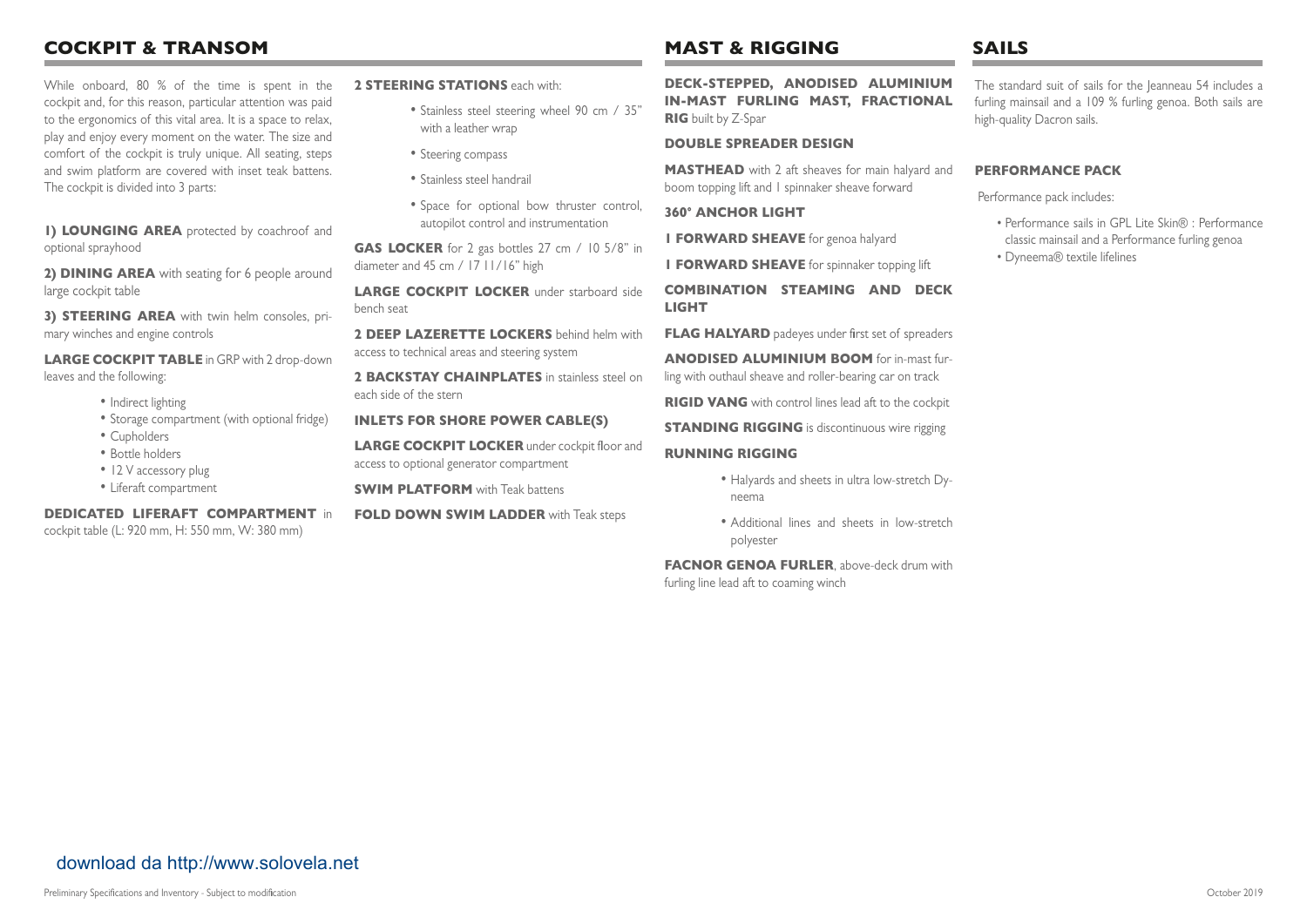## **INTERIOR**

**Winch Design** have selected two interior furniture timber choices for the Jeanneau 54:

#### **1) CLASSIC**

- Furniture: Alpi® Teak with a satin varnish finish
- Flooring: Laminate Oak with dark lines machined into laminate

#### **2) CONTEMPORARY**

- Furniture: Alpi® White Oak with an "open pore" varnish finish
- Flooring: Dark Oak

**INTERIOR PANELS** are veneered Alpi® with marine ply core

**PANELS AND TRIM** are varnished with a UV-stabilised varnish

**CEILING PANELS** and hull liner covered in light-coloured vinyl

All interior joinery is produced in house

## **COMPANIONWAY**

#### **DROP-DOWN COMPANIONWAY HATCH**

- Vertical hatch slides down when opened, no hatch boards to store
- Can be set in closed, open and half-open positions

**STAINLESS STEEL HANDRAILS** to each side of entryway on the exterior

**STAINLESS STEEL HANDRAILS** with leather wrap to each side of steps

**WOODEN STEPS** with non-skid strips and aluminium supports

**ACCESS** behind steps to engine compartment

## **FULL SALOON VERSION WITH LONG GALLEY ON PORT SIDE**

### **SALOON**

**COMFORTABLE SEATING ARRANGEMENT** to starboard for 6 with view of sea though hull ports

**HINGED STORAGE COMPARTMENTS UNDER SETTEE SEATING** with hinged openings

**LARGE TABLE** with two removable, aluminium legs-**COURTESY LIGHTING** under steps to forward cabin and galley, as well as other steps throughout the boat

### **LED INDIRECT AND OVERHEAD LIGHTING WITH DIMMER FUNCTION**

#### **2 LARGE, FIXED HULL PORTS**

**4 OPENING LOW-PROFILE HATCHES** in saloon with pleated shade and insect screen integrated into ceiling panels

Optional **BENCH**

### **GALLEY**

**LARGE, LONG GALLEY** to port with Corian® countertop

**DOUBLE STAINLESS STEEL SINKS** with covers (storage for covers in cabinet below the sink)

#### **CHROME MIXER TAP**

**FOOT PUMP** with separate spout, pumps fresh or sea water

**SOFT-CLOSE, FULLY-EXTENDING DRAWERS** with sliders and dampers that close the drawer slowly, silently and softly

**SLIDING WASTE BIN** under sink

#### **UPPER STORAGE CABINETS**

#### **APPLIANCES:**

- Gas cooker with 2 burners and oven, swivels, lockable, sliding cover allows more countertop when the cooker is not in use
- 250 L / 66 US gal combination fridge/ freezer 12 V. Fridge compartment with front opening, stainless steel door. Stainless steel freezer drawer located in the lower part of the unit

**STAINLESS STEEL HANDRAIL** in front of stove for protection

**COURTESY LIGHTING** under steps

**LEATHER-WRAPPED HANDRAIL**

## **NAVIGATION STATION**

**LARGE CUSHIONED NAVIGATION SEAT** with hinged storage compartment underneath

**CHART TABLE** with storage inside

**CHART READING LIGHT** with red night-time vision mode

**BACKLIT MAIN 12 V PANEL** with displays for monitoring battery and tank levels

#### **230 V AND 115 V PANELS**

**SPACE PROVIDED FOR FLUSH-MOUNTING VHF** and other instrumentation

**LARGE STORAGE SPACE** under electrical panel for books and other navigation equipment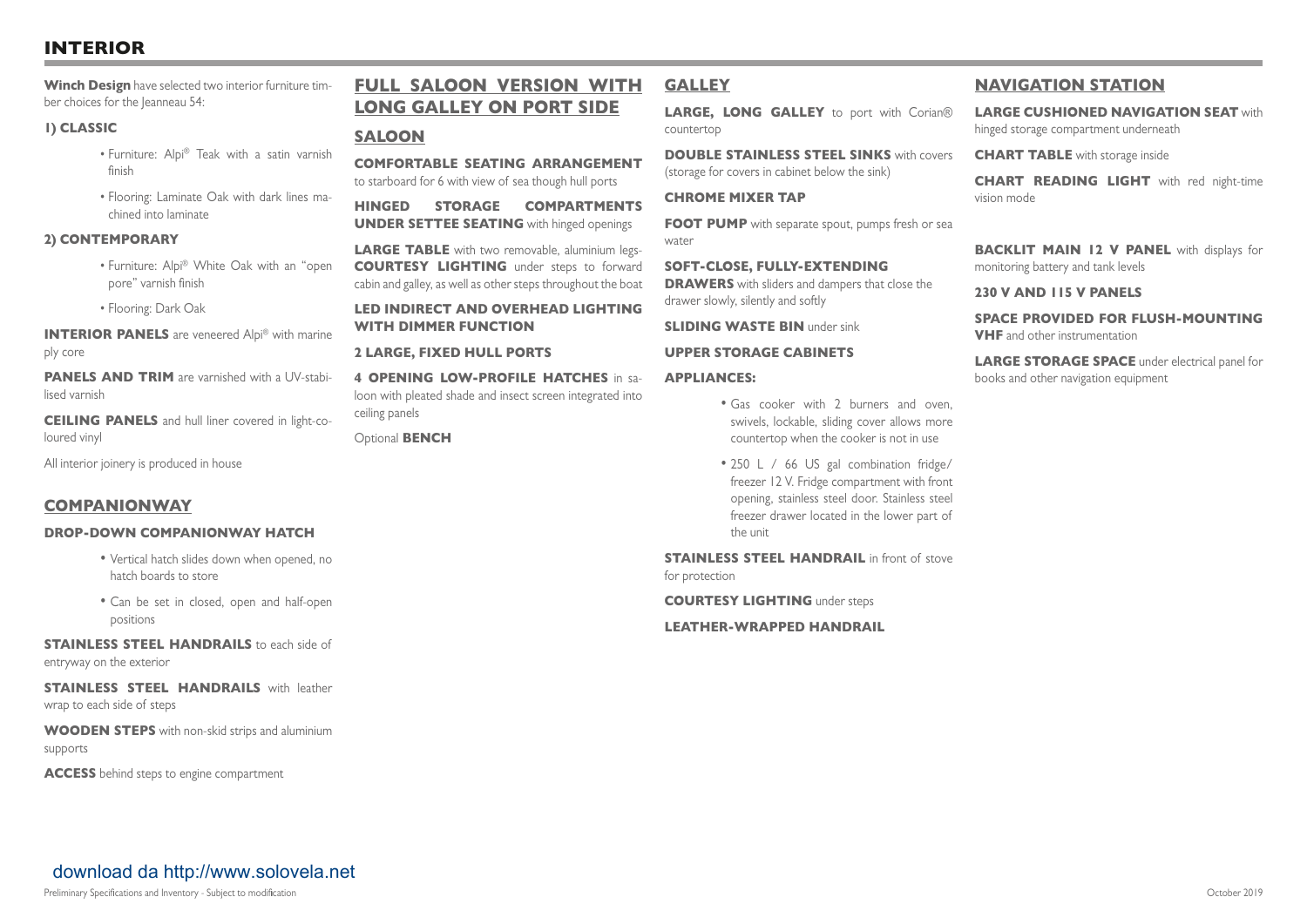## **INTERIOR**

## **FULL SALOON VERSION WITH AFT GALLEY (2 cabins)**

### **SALOON**

**LED INDIRECT AND OVERHEAD LIGHTING** with dimmer function

**COMFORTABLE SEATING ARRANGEMENT** to starboard for 8 with view of sea though hull ports

**HINGED STORAGE COMPARTMENTS UNDER SETTEE SEATING** with hinged openings

**LARGE TABLE**

**DEEP, COMFORTABLE SOFA** to port with view of sea through hull ports

#### **LOCKERS ABOVE SEATING**

**HINGED STORAGE COMPARTMENTS UNDER SOFA** with hinged openings

**COURTESY LIGHTING** under steps to forward cabin and aft galley, as well as other steps throughout the boat

#### **4 LARGE, FIXED HULL PORTS**

**4 OPENING LOW-PROFILE HATCHES** in saloon with pleated shade and insect screen integrated into ceiling panels

#### **AFT GALLEY**

**LARGE GALLEY** in starboard aft quarter with Corian® countertop

#### **DOUBLE STAINLESS STEEL SINKS** with covers

#### **CHROME MIXER TAP**

**FOOT PUMP** with separate spout, pumps fresh or sea water

**SOFT-CLOSE, FULLY-EXTENDING DRAWERS** with sliders and dampers that close the drawer slowly, silently and softly

**SLIDING WASTE BIN** under counter

#### **UPPER STORAGE CABINETS**

#### **APPLIANCES:**

- Gas cooker with 2 burners and oven, swivels, lockable, sliding cover allows more countertop when the cooker is not in use
- 250 L / 66 US Gal combination fridge / freezer 12 V. Fridge compartment with front opening, stainless steel door. stainless steel freezer drawer located in the lower part of the unit

**STAINLESS STEEL HANDRAIL** in front of stove for protection

**SPACE FOR OPTIONAL WASHING MA-CHINE AND DISWASHER**

#### **UTILITY ROOM / HEAD**

#### **UTILITY ROOM (standard)**

**STORAGE LOCKER** with removable sliding baskets

**LARGE WET HANGING LOCKER** can accommodate optional washer / dryer)

**STORAGE CABINET** can accommodate a wine cooler or extra fridge

#### **AFT STARBOARD HEAD COMPARTMENT (replaces the utility room)**

With double access from saloon and aft cabin

- Cabinet with sink and Corian® countertop
- Lacquered upper storage lockers
- LED overhead lighting and task lighting
- Shower drain with switch
- Marine toilet with manual pump
- Mirror
- Clothes hook
- Towel bar

**CABINS**

#### **OWNER'S STATEROOM FORWARD**

**DOUBLE BERTH** with high-density foam mattress (2,03 m x 1,60 m / 6'7" x 5'2")

**LARGE, DOUBLE HANGING LOCKER** with interior courtesy lighting and storage in lower unit

**COMFORTABLE SEAT** to either side of the berth

**PNEUMATICALLY-ASSISTED OPENING STORAGE CABINETS** under side deck

**2 LARGE STORAGE DRAWERS** under berth

**COMBINATION LED LAMPS / READING LIGHTS** to each side of the berth

**NIGHT STANDS** to each side of the berth

**INDIRECT LIGHTING** under upper storage cabinets

**2 FIXED HULL PORTS** with aviation shades

#### **2 LARGE AND 1 SMALL OPENING DECK**

**HATCHES** for light and ventilation with pleated shades and insect screens

#### **LARGE EN-SUITE COMPARTMENT**

- Cabinet with sink and Corian® countertop
- Lacquered upper storage lockers
- Deck hatch provides light and ventilation with pleated shade and insect screen
- LED overhead lighting and task lighting
- Standing shower separated by a Perspex door and Corian® shower seat
- Shower drain with foot switch
- Marine toilet with manual pump
- Mirror
- Clothes hook
- Towel bar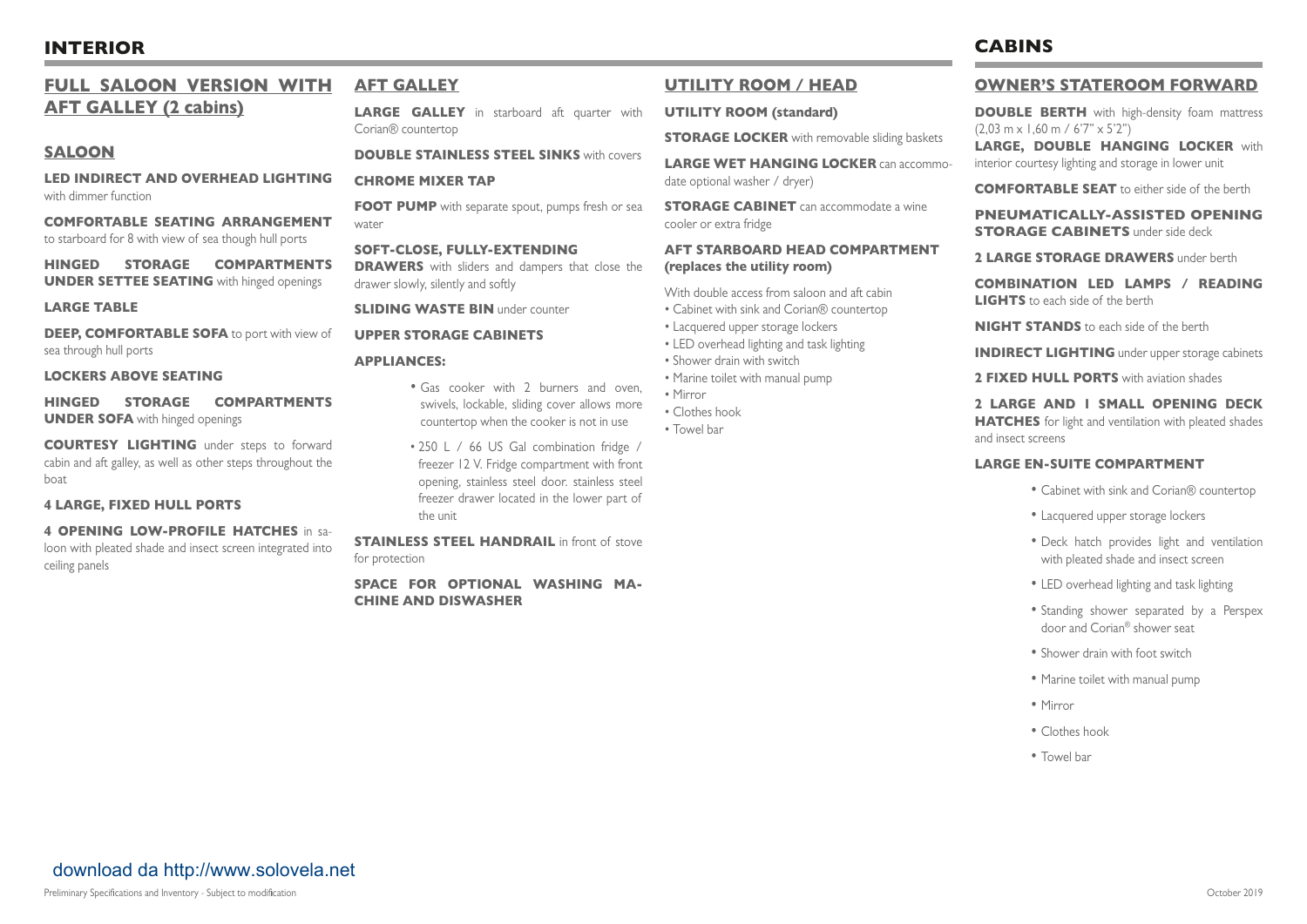## **CABINS**

#### **PORT AFT VIP CABIN**

**DOUBLE BERTH**  $(2.03 \text{ m} \times 1.50 \text{ m} / 6'7'' \times 4'11'')$ 

**HANGING LOCKER** 2 storage drawers in lower unit

**NIGHT STAND** to port of berth

**SOFA** seat along hull

**LED READING LIGHT**

**INDIRECT LIGHTING** under cockpit floor

**FIXED HULL PORT** with aviation shade

**2 OPENING PORTS** into the cockpit for ventilation

#### **WASHROOM: EN-SUITE COMPARTMENTS**

- Cabinet with sink and Corian® countertop
- Lacquered upper storage lockers
- LED overhead lighting and task lighting
- Standing shower separated by a Perspex door and Corian® shower seat
- Shower drain with switch
- Marine toilet with manual pump
- Mirror
- Clothes hook
- Towel bar

### **STARBOARD AFT GUEST CABIN**

**TWIN BERTHS** (2,05 m x 0,70 m / 6'8" x 27")

**HANGING LOCKER**

**INDIRECT LIGHTING** under cockpit floor

**FIXED HULL PORT** with aviation shade

**2 OPENING PORTS** into the cockpit for ventilation

#### **WASHROOM**: **EN-SUITE COMPARTMENTS WITH DAY ACCESS FROM SALOON**

- LED overhead lighting and task lighting
- Standing shower separated by a Perspex door and Corian® shower seat
- Shower drain with foot switch
- Marine toilet with manual pump
- Mirror
- Clothes hook
- Towel bar

#### **TWIN FORWARD GUEST CABINS**

(Symmetrical to port and starboard with removable bulkhead)

**DOUBLE BERTH** (2.03 m x 1.56 m / 6'7" x 5'1")

**STORAGE FOR REMOVABLE BULKHEAD** between cabins under berth

#### **HANGING LOCKER**

#### **STORAGE LOCKERS** under sidedeck

**UPPER STORAGE CABINET WITH PNEU-MATICALLY ASSISTED OPENING** under the side decks

#### **READING LIGHTS**

**LED INDIRECT LIGHTING** under side decks

**FIXED HULL PORT** with aviation shade

**1 LARGE AND 1 SMALL OPENING DECK HATCHES** for light and ventilation with pleated shades and insect screens

WASHROOMS: (Symmetrical to port and starboard – Port side has day access from saloon)

#### **EN-SUITE COMPARTMENTS**

- Cabinet with sink and Corian® countertop
- Lacquered upper storage lockers
- LED overhead lighting and task lighting
- Shower fixture
- Shower drain with switch
- Marine toilet with manual pump
- Mirror
- Clothes hook
- Towel bar

## **LATERAL STARBOARD GUEST CABIN:**

(5 cabin version)

**TWO SINGLE, UPPER AND LOWER BUNKS** facing opposite directions (2.05 m  $\times$  0.70 m / 6'8"  $\times$  27")

**HANGING LOCKER**

**READING LIGHTS** 

**STORAGE COMPARTMENT** under lower berth

**OPENING PORT** for light and ventilation with curtain

#### **SAIL LOCKER FORWARD**

**ACCESS** via lockable deck hatch

**ACCESS LADDER**

**SHELVING ALONG HULL SIDES** for storage

**ACCESS TO BOW THRUSTER AND TECH-NICAL AREAS**

**LIGHTING**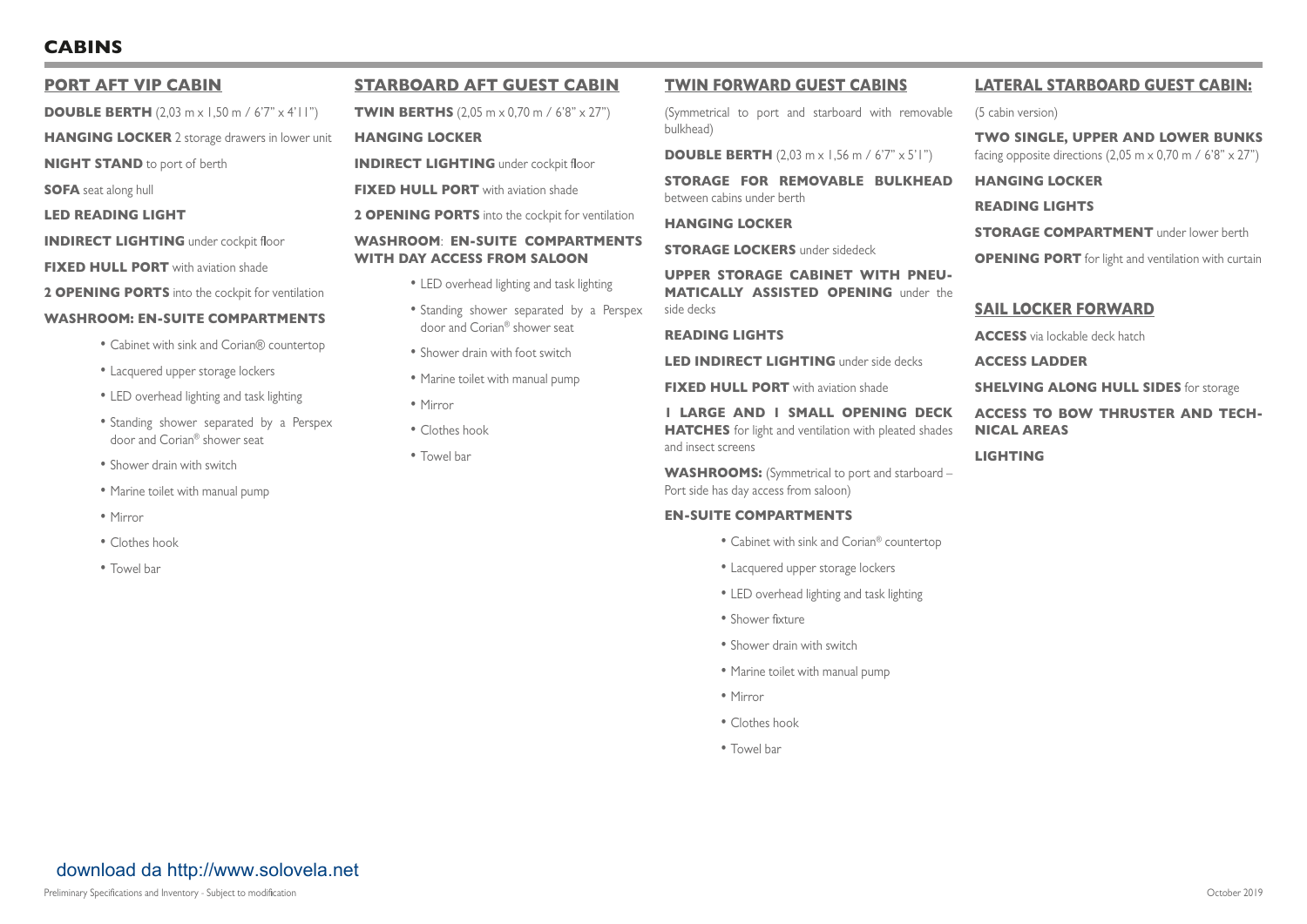| <b>HEADROOM</b> | <b>ELECTRICAL</b> | <b>ENGINE</b> | <b>PLUMBING</b> |
|-----------------|-------------------|---------------|-----------------|
|                 |                   |               |                 |

| Master forward cabin | $1,98 \text{ m} / 6,6$   |
|----------------------|--------------------------|
| Aft guest's cabin    | $1,97 \text{ m} / 6,6$   |
| Aft VIP's cabin      | $1,97$ m / 6'6"          |
| Companionway         | $2,07$ m / $6'9''$       |
| Galley               | $2,05$ m / $6'9''$       |
| Forward owner's head | $2.02$ m / $6'8''$       |
| Aft VIP's head       | $2,13 \text{ m} / 6'0''$ |

**MAIN ELECTRIC PANEL** at navigation station backlit in a soft blue light

#### **SWITCHES FOR MAIN HOUSE SYSTEMS**,

including:

- Lighting
- Refrigeration
- Water pumps
- Bilge pumps
- Electronics
- Navigation lights

#### **12 V ACCESSORY PLUG**

#### SELECTOR SWITCHES WITH LCD DIS-**PLAYS:**

- DC Voltage levels of each battery bank
- Amperage consumption meter
- Fuel level selector (per tank)
- Water level selector (per tank)

#### **12 V FOR HOUSE AND ENGINE SYSTEMS**

- House battery bank:
- 4 x 115 Ah / 12 V batteries (standard)
- 2 x 115 Ah / 12 V battery (optional)
- House battery bank: Upgrade available to AGM EXIDE batteries
- 6 x 140 Ah / 12 V batteries
- Engine battery bank:
- 1 x 120 Ah / 12 V battery (standard)
- Engine alternator: 125 A
- Battery switches: in compartment to starboard of the companionway

#### **12 V PLUGS AND 230 V OR 115 V PLUGS** in

each cabin, saloon, chart table and galley

#### **LED INTERIOR LIGHTING**

**COURTESY LIGHTING** under interior steps

**LED NAVIGATION LIGHTS** Preliminary Specifications and Inventory - Subject to modification

## **ENGINE**

#### **YANMAR 4JH4TCE**

- 80 HP / 59 kW
- Saildrive SD60
- 4-cylinder
- Turbocharger
- Engine alternator: 125 A
- Engine panel, throttle and display located near starboard helm

#### **SOUND INSULATION**

#### **GRP ENGINE BED AND LINER**

#### **3-BLADE FIXED PROPELLER**

#### **EXHAUST SYSTEM**

- Roto moulded exhaust mixer
- Stainless steel exhaust fitting on hull

#### **VENTILATION SYSTEM**

- Extractor fan located in engine room
- Ventilation ducting vents at helm stations

#### **FUEL SYSTEM**

- Roto moulded tank (240 L / 63 US Gal) located under aft cabin berths
- Inline fuel/water separator
- Fuel gauge at electrical panel

### **FRESH WATER**

**FRESH WATER SYSTEM** with high-pressure 12 V pump (19 L / min / 5 US gal/min), inline filter and accumulator tank

**SEA WATER AND FRESH WATER FOOT PUMP** in the galley

#### **2 ROTO MOULDED WATER TANKS**

- 400 L / 106 US gal tank under the forward berth
- 324 L / 86 US gal tank under the main saloon floor
- Option: 240 L / 63 US gal tank under aft cabin berth

**TANK MANIFOLD** with selector valves located behind saloon seating

**TANK GAUGES** located at the electrical panel

## **40 L / 11 US GAL HOT WATER HEATER**

connected to engine heat exchanger and 230 V / 115 V electrical system

**HOT AND COLD WATER SHOWER** at the transom

## [download da http://www.solovela.net](http://www.solovela.net)